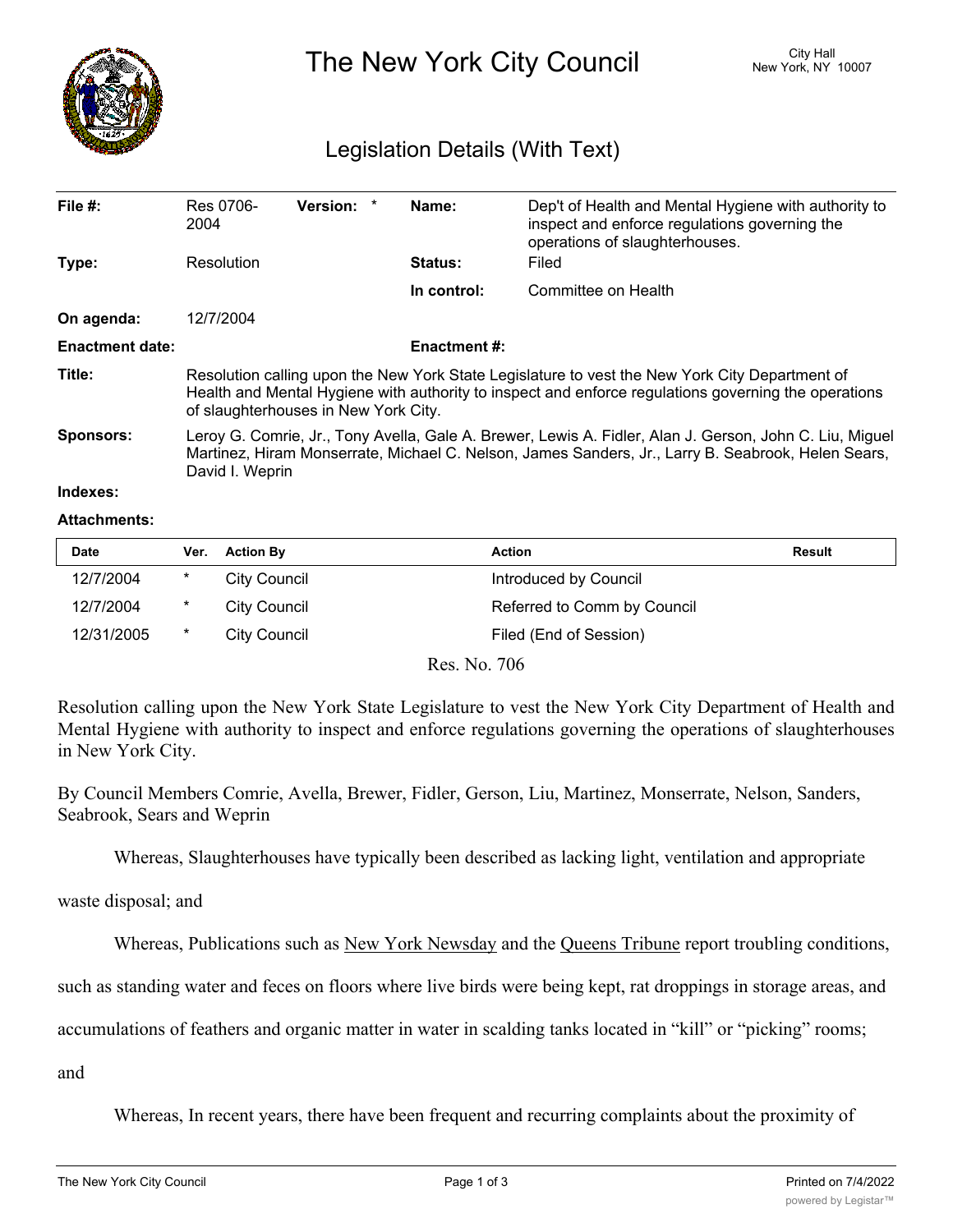## **File #:** Res 0706-2004, **Version:** \*

slaughterhouses to residential neighborhoods in New York City, as well as the inhumane and unsanitary conditions in these establishments; and

Whereas, Legislation has been introduced in the State Legislature to address the public health problems created by siting slaughterhouses in close proximity to residential neighborhoods, such as S.7707, which would prohibit the New York State Commissioner of Agriculture and Markets from granting a license to any establishment in cities of one million or more that slaughters animals or fowl within a twenty-five hundred foot radius of a residential dwelling; and

Whereas, Supporting materials to such legislation notes that the City has not been able to adequately control the poor air quality or the numerous health threats that have resulted from the proliferation of live poultry markets in residential and retail communities; and

Whereas, Jurisdiction over slaughterhouses is currently spread between a number of federal, state and city agencies, including the New York State Department of Agriculture and Markets and the United States Department of Agriculture; and

Whereas, The Queens Tribune has noted that existing regulations may fail to adequately address the public health and nuisance concerns caused by slaughterhouses, since the New York State Department of Agriculture and Markets has reportedly never closed such an establishment down for repeated failed inspections and unwillingness to correct issues, the standard for closing such businesses; and

Whereas, The New York State Department of Agriculture and Market's licensing regulations currently do not require an applicant seeking a license for a slaughterhouse to show that he or she has obtained a certificate of occupancy issued by the Department of Buildings or that the slaughterhouse is in compliance with zoning laws, thus limiting the ability of the City to regulate the public health and nuisance problems caused by slaughterhouses located near residential areas; and

Whereas, Granting the New York City Department of Health and Mental Hygiene with authority to inspect and enforce regulations governing the operations of slaughterhouses would give the City a more